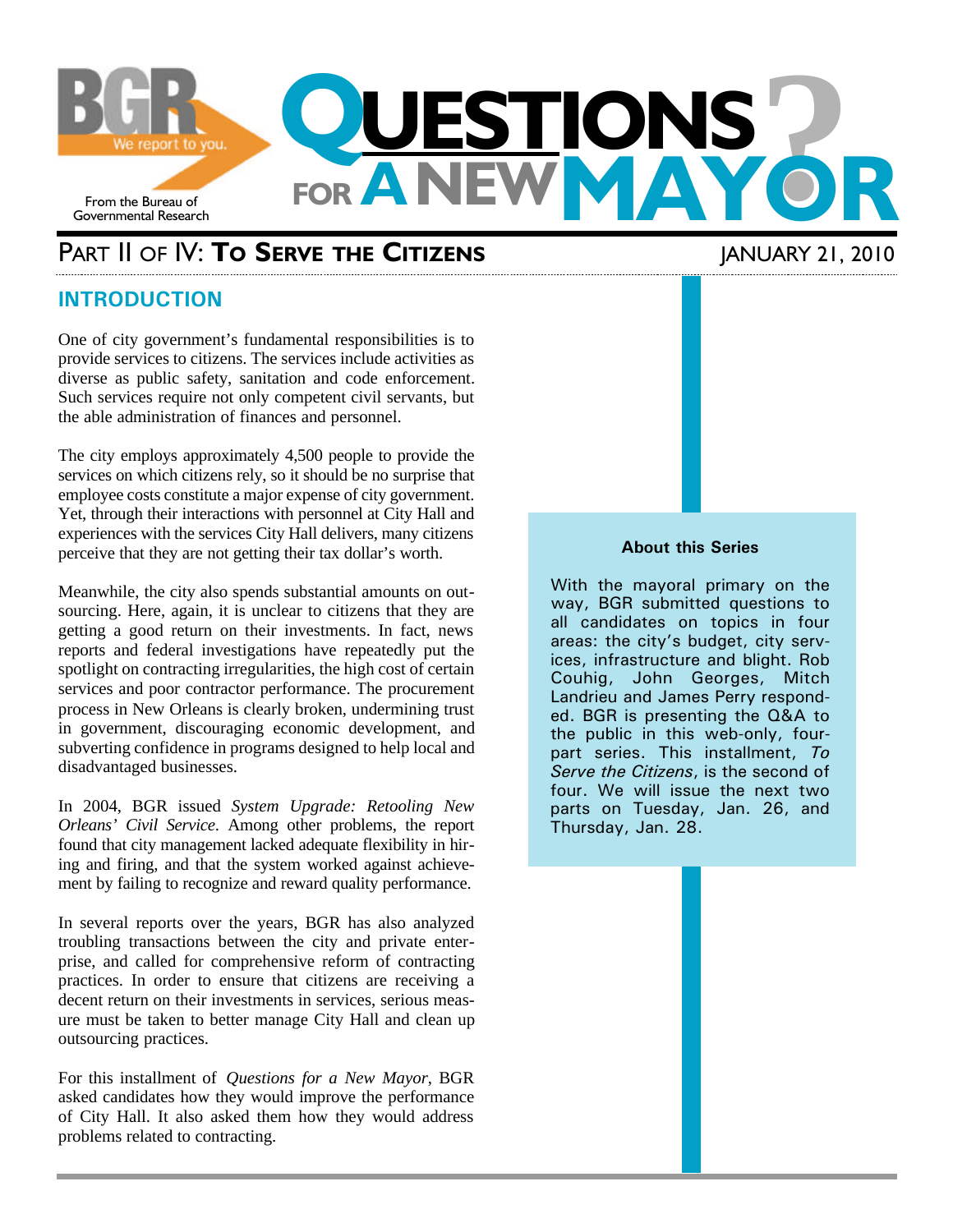**Question 1: City Hall is widely perceived as deeply dysfunctional. What is your plan for reversing the dysfunction and maximizing the performance and productivity of City Hall? Please describe your approach to service delivery and personnel management. Be sure to address structural and managerial issues and reforms.**

> During my 22 years of public





chart with new lines of responsibility and better use of Deputy CAOs. I would hire a new team of fresh, diverse and capable leaders for City Hall. I would ask each department head to do an audit of their department and come up with a revised plan for efficiency based on customer service. It's also imperative to increase training of city workers in the areas of communication, customer service and customer satisfaction. John<br>GEORG<br>chart with<br>responsibili<br>of Deputy<br>hire a new<br>diverse and<br>epart<br>each depart



service, I have had an unyielding commitment to honest and open government. As Mayor, I will have zero tolerance for corruption, incompetence and waste. I will bring a culture of open and honest government that guarantees New Orleanians from all walks of life have a seat at the table. Mitch<br> **LANDRI**<br>
an unyield<br>
to honest a<br>
ment. As M<br>
xero tolera<br>
waste. I wi<br>
of open and<br>
ment that **LANDRIEU**

City Hall must be reformed. I will create a level playing field for those who want to do business in our city, support participation by disadvantaged businesses in city contracts, work closely with the Office of Inspector General, reorganize the way the city grants professional service contracts, and use the city budgeting process to eliminate waste and fraud.

As chief executive of a large statewide organization I have a track record of building strong teams that produce results. I will hire professionals who are experts in their field. My management philosophy is hands-on and demanding. I will create a culture of accountability, hard work, and dedication.

James **PERRY** Excellent leadership can drive this city forward, but for too long we

have seen how poor management can hold us back. As Mayor I will be engaged with the competent administration of our city government and will set a model for all employees. If there is a dysfunction at any level of city government, it must be changed at the management level of each department. Personnel need to be given training that creates a competent and service-oriented environment. My administration will work with the Civil Service department to develop a personnel policy that includes a training and review process for employees, and department heads will be tasked with the responsibility of sending their employees for such training. My administration will welcome the recommendations of the Office of the Inspector General, who is charged with conducting performance and management audits and making recommendations for improvement in the operations of the city's workforce. Recommendations of the Inspector General's office are to be welcomed, and implemented, by my administration. James<br>
PERRY<br>
have seen h<br>
ment can h<br>
Mayor I will<br>
the competer<br>
will set a<br>
employees.<br>
function at

Rob **COUHIG** On our first day in office, we will begin to change the culture of

city government. We will hire a new police chief dedicated to the principles of discipline, accountability, and integrity. Rob<br>
COUHIC<br>
city govern<br>
hire a new property<br>
discipline,<br>
Every emproperty<br>
property emproperty

Every employee will have placed on his or her desk a simple statement that will outline the new philosophy of our government:

(1) Is what I am doing today making New Orleans more livable? (2) Is what I am doing making New Orleans more affordable? (3) Is what I am doing creating economic opportunity for New Orleans? (4) Am I being fair and equitable to all of our citizens? I will sign the cooperative

endeavor agreement for the elimination of blight presently sitting on the Mayor's desk. I will sign the cooperative endeavor agreement setting up the Public-Private Partnership for Economic Development. I will require that all members of the administration sign a Code of Ethics with civil penalties. I will open up the entire process of government such that the public and the Inspector General will be invited into all projects and contracts from conception to completion.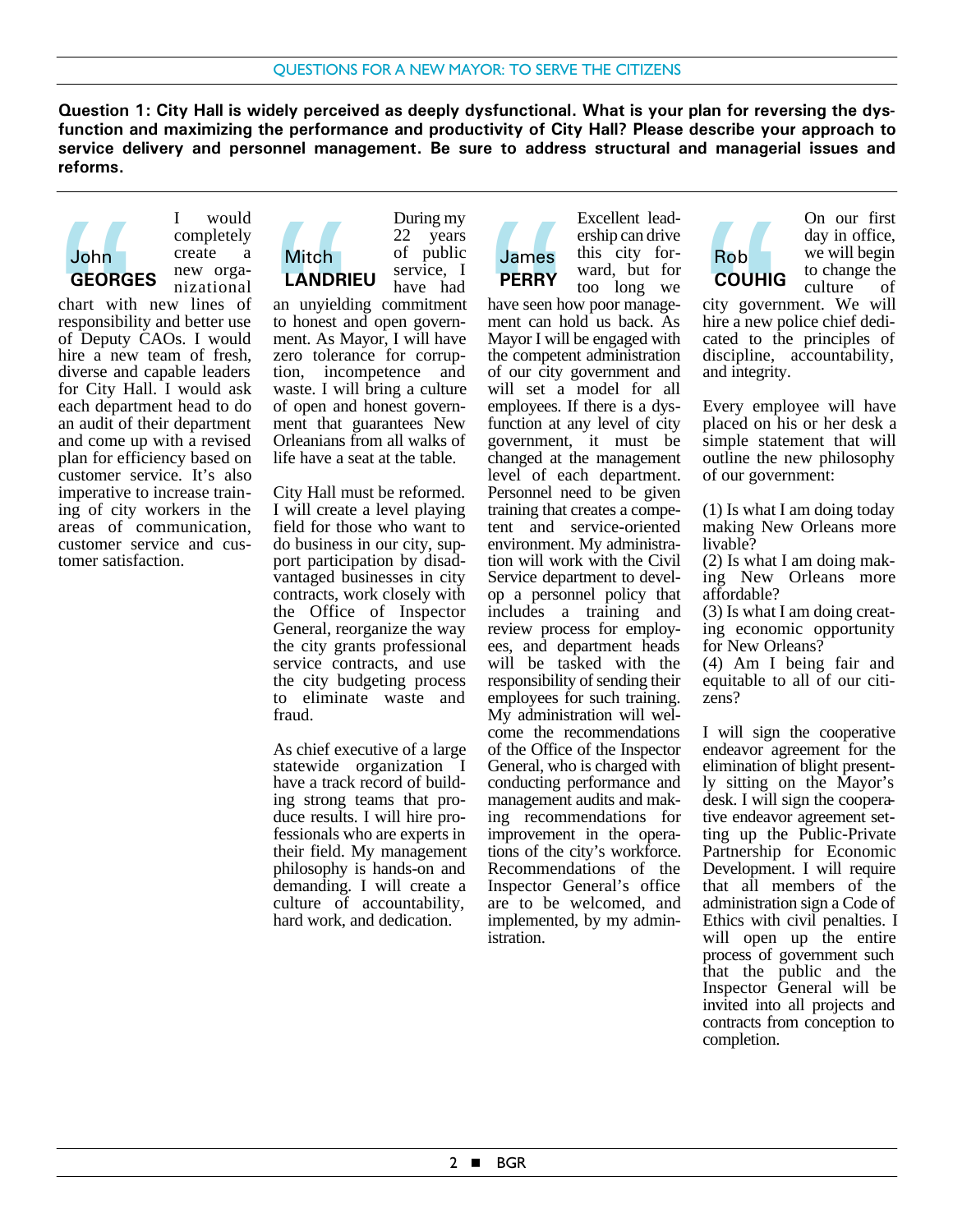**Question 2: What specific reforms would you make, if any, to increase competition, transparency and objective outcomes in professional services contracting? What role would you as the mayor have in the process, if any? What role would the Inspector General play, if any?**





Law with regard to awarding contracts. All contractors will be required to disclose their sub-contractors. RFP's and RFQ's will comply to national industry standards. City employees will be required to know and understand bid procedure and open meeting laws, and will be held accountable for violations of law, rules, and policies. I will maintain existing local DBE goals for the City and put severe penalties in place for violators. I will fully fund the Inspector General's office and give full access to all city records and bids. John<br>GEORG<br>Law with recontracts. A<br>be required<br>sub-contract RFQ's will<br>al industry<br>employees v<br>know and

# **Mitch**

The city's contracting process must be transparent **LANDRIEU**

and accountable. At the same time, the contracting process must be a level playing field. We must build capacity for local businesses, ensuring small and disadvantaged business participation in city business. Mitch<br> **LANDRI**<br>
and accous<br>
same time,<br>
process m<br>
playing fiel<br>
capacity fo<br>
advantaged<br>
nation in ci

I view the city's inspector general as a key asset in a well-run city government. The mayor should work with the inspector general to root out waste and to make sure our tax dollars work for the benefit of all our residents.

I will ask the inspector general and other community representatives to identify three leading models for professional services hiring to guide me in the development of a sound process for awarding and monitoring such contracts. I support disclosing the identities of persons who have ownership interests in businesses that receive contracts or subcontracts and will ask the Louisiana Board of Ethics to conduct training and briefings on current ethics laws for all of my cabinet officials, appointed employees and board appointees.

Noncompetitive selection procedures invite abuse, by both public **James PERRY**

officials and contractors. But even competitive selection procedures can fail to serve the public interest, when they lack certain basic protections. As Mayor, I will implement a competitive selection process that: **James**<br> **PERRY**<br>
officials a<br>
But even contion<br>
serve the<br>
when they l<br>
protections<br>
will impler<br>
tive selections

(1) Requires Prior Notice, advertising contracting opportunities widely and with sufficient lead time;

(2) Eliminates Ambiguity in RFPs and backroom dealing so that all respondents stand on an equal footing;

(3) Provides Objective Selection Criteria;

(4) Requires Diversity in the composition of evaluation teams;

(5) Requires Transparency by making evaluation forms available for public review and requiring that evaluation committees hold public meetings;

(6) Requires Justification, where contract awards must be accompanied with an explanation of why the contractor was chosen and ranking of the successful respondent as compared with competitors;

and by establishing (7) Monitoring and Accountability in the selection process as an ongoing responsibility for monitoring contract compliance and ensuring accountability. The Inspector General has a noble role and should be a partner to the Mayor, not an adversary. As such, I support the IG's plan to review city bid responses before contracts are awarded.

# Rob **COUHIG**

In order to increase competition, transparency, and objective

outcomes in professional services, I will insist that the use of professional services contracts be strictly limited. I will have all projects that involve professional services contracts open to the public and the Inspector General from the time of conception through completion. This will include scoring of the proposals as well as of the performance. As Mayor, I will insist that the process be open, and that the Inspector General has full opportunity to inspect, review, and recommend. I will create, in those instances where possible, civilian expert panels to assist in any selection and have them advise me on the best proposals to accept. Rob<br>
COUHIC<br>
outcomes<br>
services, I v<br>
use of prof<br>
I will have<br>
involve prof<br>
es contrac<br>
public and